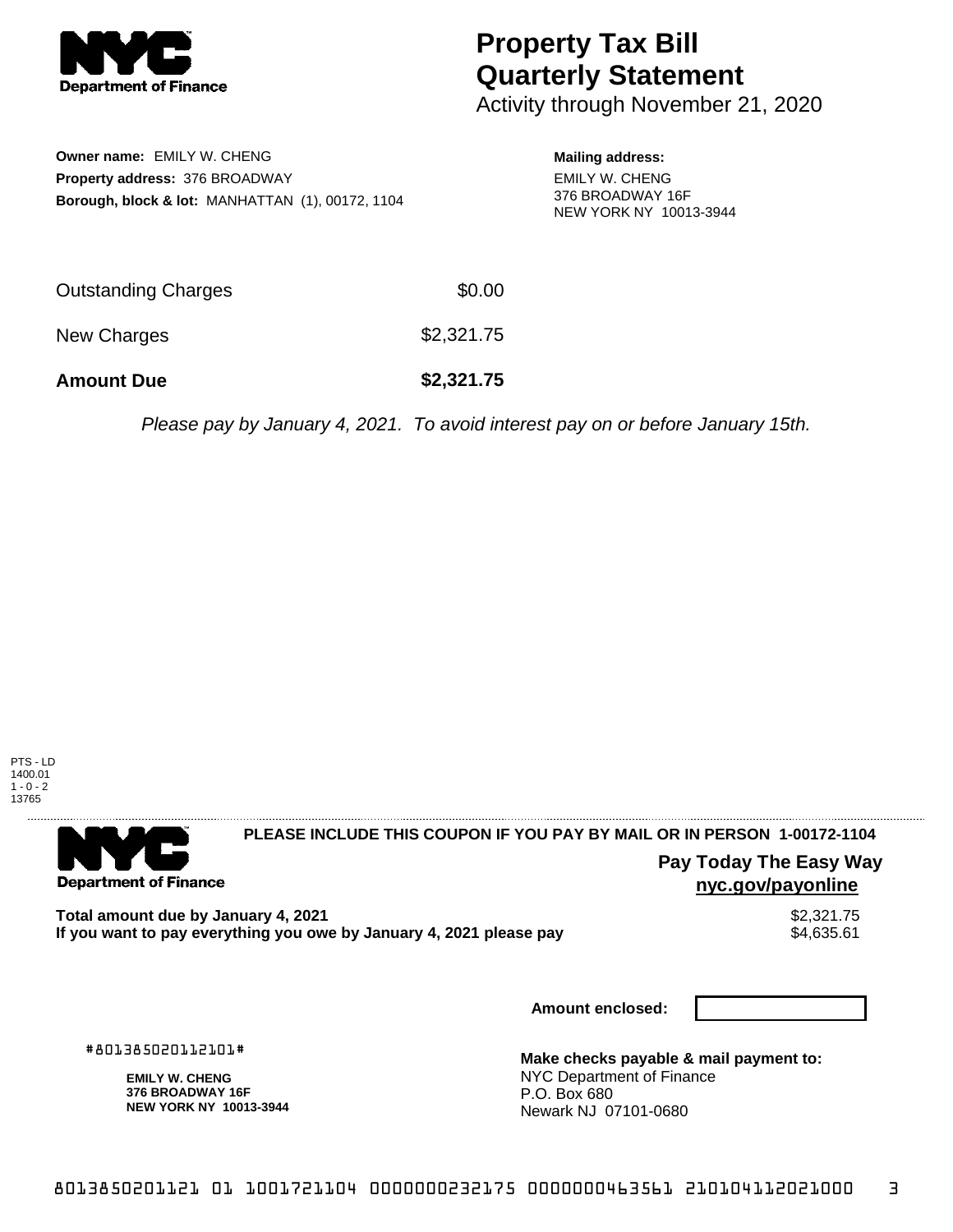

|                                                                            |                               |                     | Amount        |
|----------------------------------------------------------------------------|-------------------------------|---------------------|---------------|
| Total previous charges including interest and payments                     |                               |                     | \$0.00        |
| <b>Current Charges</b>                                                     | <b>Activity Date Due Date</b> |                     | <b>Amount</b> |
| <b>Finance-Property Tax</b>                                                |                               | 01/01/2021          | \$2,401.07    |
| <b>Adopted Tax Rate</b>                                                    |                               |                     | $$-96.14$     |
| Co-op Condo Abatement                                                      | 01/01/2021                    |                     | \$16.82       |
| <b>Total current charges</b>                                               |                               |                     | \$2,321.75    |
| <b>Tax Year Charges Remaining</b>                                          | <b>Activity Date Due Date</b> |                     | Amount        |
| Finance-Property Tax                                                       |                               | 04/01/2021          | \$2,401.07    |
| <b>Adopted Tax Rate</b>                                                    |                               |                     | $$-96.14$     |
| Co-op Condo Abatement                                                      | 01/01/2021                    |                     | \$16.82       |
| Total tax year charges remaining                                           |                               |                     | \$2,321.75    |
| If you want to pay everything you owe by January 4, 2021 please pay        |                               | \$4,635.61          |               |
| If you pay everything you owe by January 4, 2021, you would save:          |                               | \$7.89              |               |
| How We Calculated Your Property Tax For July 1, 2020 Through June 30, 2021 |                               |                     |               |
|                                                                            |                               | Overall             |               |
|                                                                            |                               |                     |               |
| Tax class 2 - Residential More Than 10 Units                               |                               | <b>Tax Rate</b>     |               |
| Original tax rate billed                                                   |                               | 12.4730%            |               |
| New Tax rate                                                               |                               | 12.2670%            |               |
|                                                                            |                               |                     |               |
| <b>Estimated Market Value \$234,504</b>                                    |                               |                     | <b>Taxes</b>  |
|                                                                            |                               | \$93,334            |               |
| <b>Billable Assessed Value</b><br><b>Taxable Value</b>                     |                               | \$93,334 x 12.2670% |               |
| <b>Tax Before Abatements and STAR</b>                                      |                               | \$11,449.28         | \$11,449.28   |
| Co-op/Condo Abatement 1 Unit                                               |                               |                     | $$-2,003.64$  |
| Annual property tax                                                        |                               |                     | \$9,445.64    |
| Original property tax billed in June 2020                                  |                               |                     | \$9,604.28    |

## **Home banking payment instructions:**

- 1. **Log** into your bank or online bill pay website.
- 2. **Add** the new payee: NYC DOF Property Tax. Enter your account number, which is your boro, block and lot, as it appears here: 1-00172-1104 . You may also need to enter the address for the Department of Finance. The address is P.O. Box 680, Newark NJ 07101-0680.
- 3. **Schedule** your online payment using your checking or savings account.

## **Did Your Mailing Address Change?**

If so, please visit us at **nyc.gov/changemailingaddress** or call **311.**

When you provide a check as payment, you authorize us either to use information from your check to make a one-time electronic fund transfer from your account or to process the payment as a check transaction.